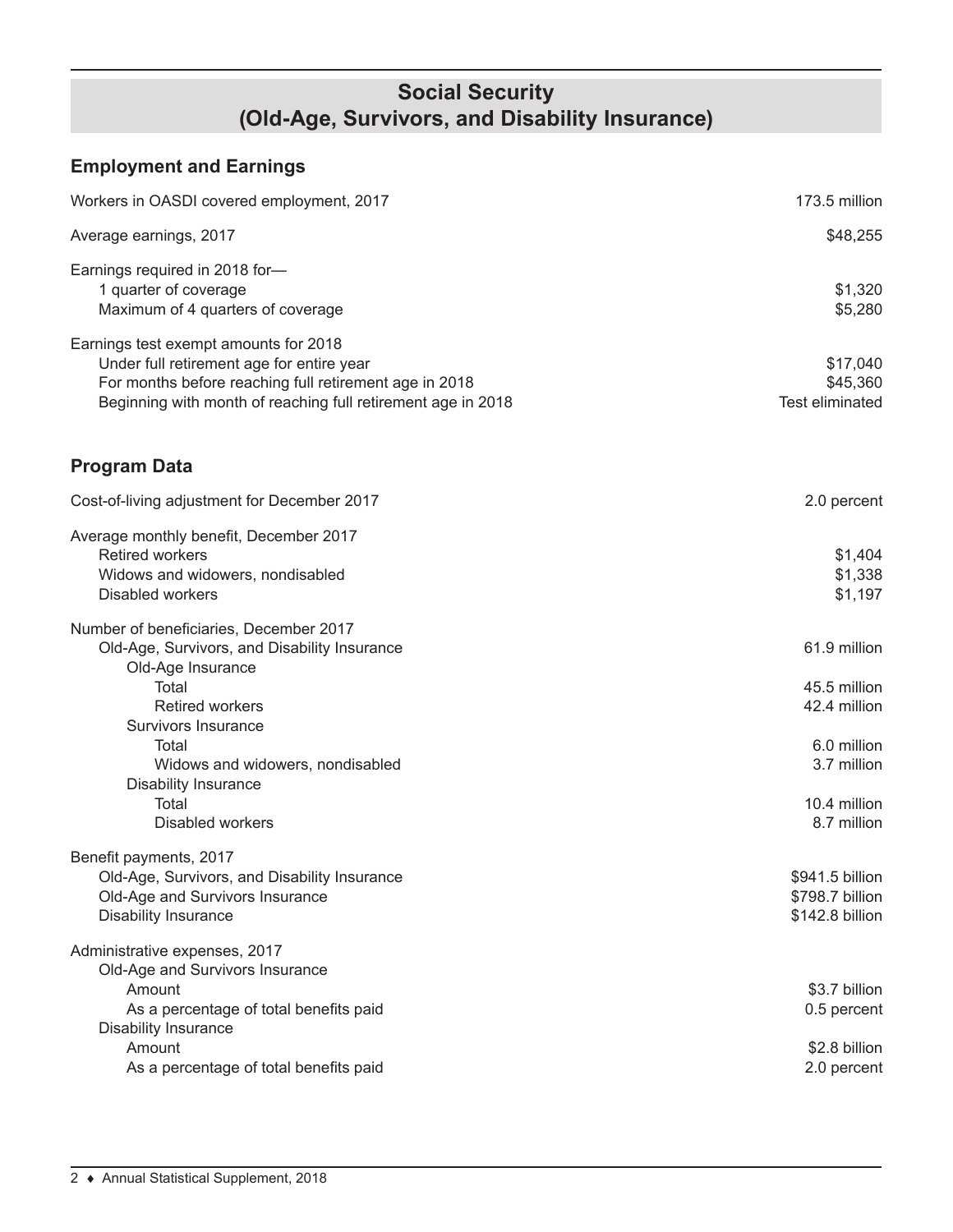#### **Program Trends**

- About 61.9 million persons received Social Security benefits for December 2017, an increase of 996,053 (1.6 percent) since December 2016. Seventy-three percent were retired workers and their spouses and children, 10 percent were survivors of deceased workers, and 17 percent were disabled workers and their spouses and children.
- Seventy percent of the 42.4 million retired workers received reduced benefits because of entitlement prior to full retirement age. Relatively more women (72.5 percent) than men (66.8 percent) received reduced benefits.
- The number of beneficiaries aged 65 or older rose from about 39.5 million in 2012 to about 45.7 million in 2017 (15.6 percent). The number of beneficiaries aged 85 or older increased by about 5.7 percent during the 5-year period, from about 5.4 million in 2012 to about 5.8 million in 2017. In 2017, about 66,000 centenarians were Social Security beneficiaries.
- About 25.4 million women aged 65 or older received benefits for December 2017. About 13.3 million (52.5 percent) were entitled solely to a retired-worker benefit. About 6.7 million (26.5 percent) were dually entitled to a retired-worker benefit and a wife's or widow's benefit, and about 5.3 million (21.0 percent) were receiving wife's or widow's benefits only.
- About 2.9 million children under age 18 received benefits, including 1,182,696 children of deceased workers, 1,418,446 children of disabled workers, and 336,703 children of retired workers.
- About 10.1 million persons received benefits based on disability—8,695,475 disabled workers, 1,105,405 disabled adult children, and 258,286 disabled widows and widowers. In addition, 126,154 spouses and 1,589,623 minor and student children of disabled workers received benefits.
- Average monthly benefits for December 2017, including the 2.0 percent cost-of-living adjustment, were \$1,404 for retired workers, \$1,197 for disabled workers, and \$1,338 for nondisabled widows and widowers. Among retired workers, monthly benefits averaged \$1,565 for men and \$1,244 for women. For disabled workers, average monthly benefits were \$1,320 for men and \$1,069 for women.
- Average monthly family benefits for December 2017 were \$2,426 for a widowed mother or father and children; \$2,090 for a disabled worker, wife, and children; and \$2,911 for a retired worker, wife, and children.
- Total OASDI benefit payments for calendar year 2017 were \$941.5 billion. Payments from the OASI trust fund were \$798.7 billion—an increase of 3.9 percent from the \$768.6 billion paid in 2016.
- Benefit payments from the DI trust fund, from which benefits are paid to disabled workers, their spouses, and children, increased by 0.02 percent from \$142.78 billion in 2016 to \$142.81 billion in 2017.
- OASDI benefit awards in calendar year 2017 totaled 5,520,169, including 2,974,639 to retired workers, 555,437 to their spouses and children, and 896,943 to survivors of insured workers. Benefits were awarded to 715,921 disabled workers and to 377,229 of their spouses and children.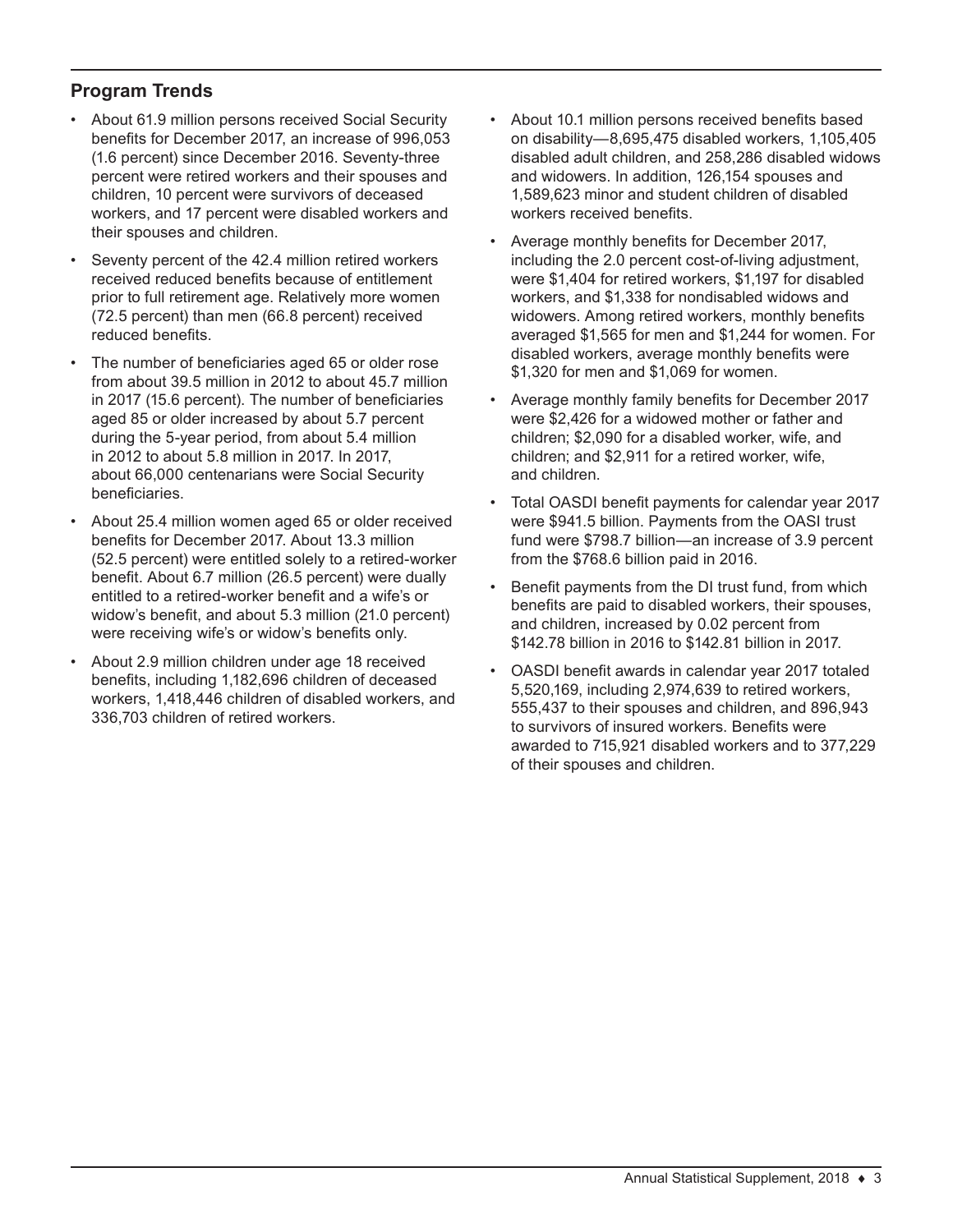### **Supplemental Security Income**

#### **Annual Payment Adjustments**

| Monthly federal benefit rate, effective January 2018<br>Individual living in his or her own household<br>Couple with both members eligible     | \$750<br>\$1,125                                      |
|------------------------------------------------------------------------------------------------------------------------------------------------|-------------------------------------------------------|
| Cost-of-living adjustment                                                                                                                      | 2.0 percent                                           |
| <b>Program Data</b>                                                                                                                            |                                                       |
| Federally administered payments<br>Benefits paid in 2017<br>Number of recipients, December 2017<br>Average benefit, December 2017              | \$54.5 billion<br>8.2 million<br>\$541.63             |
| Federal SSI payments<br>Benefits paid in 2017<br>Number of recipients, December 2017<br>Average benefit, December 2017                         | \$51.9 billion<br>8.1 million<br>\$525.31             |
| Federally administered state supplementation<br>Benefits paid in 2017<br>Number of recipients, December 2017<br>Average benefit, December 2017 | \$2.6 billion<br><sup>a</sup> 1.5 million<br>\$145.88 |

a. Includes about 1.3 million persons receiving federal SSI and state supplementation and almost 0.2 million persons receiving state supplementation only.

### **Program Trends**

- In December 2017, 8,227,676 persons received federally administered SSI payments—23,485 fewer than the previous year. Of the total, 2,239,971 (27.2 percent) were aged 65 or older; 4,805,112 (58.4 percent) were blind or disabled aged 18–64; and 1,182,593 (14.4 percent) were blind or disabled under age 18.
- The number of blind or disabled aged 18-64 declined by 40,623 (0.8 percent) between December 2016 and December 2017, and the number under age 18 decreased by 30,486 (2.5 percent).
- During 2017, 766,044 persons were awarded federally administered payments, an increase of 1,828 from the previous year. Of the 2017 awards, 491,703 went to blind or disabled recipients aged 18–64, 163,613 went to those blind or disabled under age 18, and 110,728 went to recipients aged 65 or older.
- Total federally administered SSI payments were \$54.5 billion in 2017, down 0.5 percent from 2016. Federal SSI payments in 2017 were \$51.9 billion (a decrease of 0.6 percent from the previous year). Federally administered state supplementation totaled \$2.6 billion.